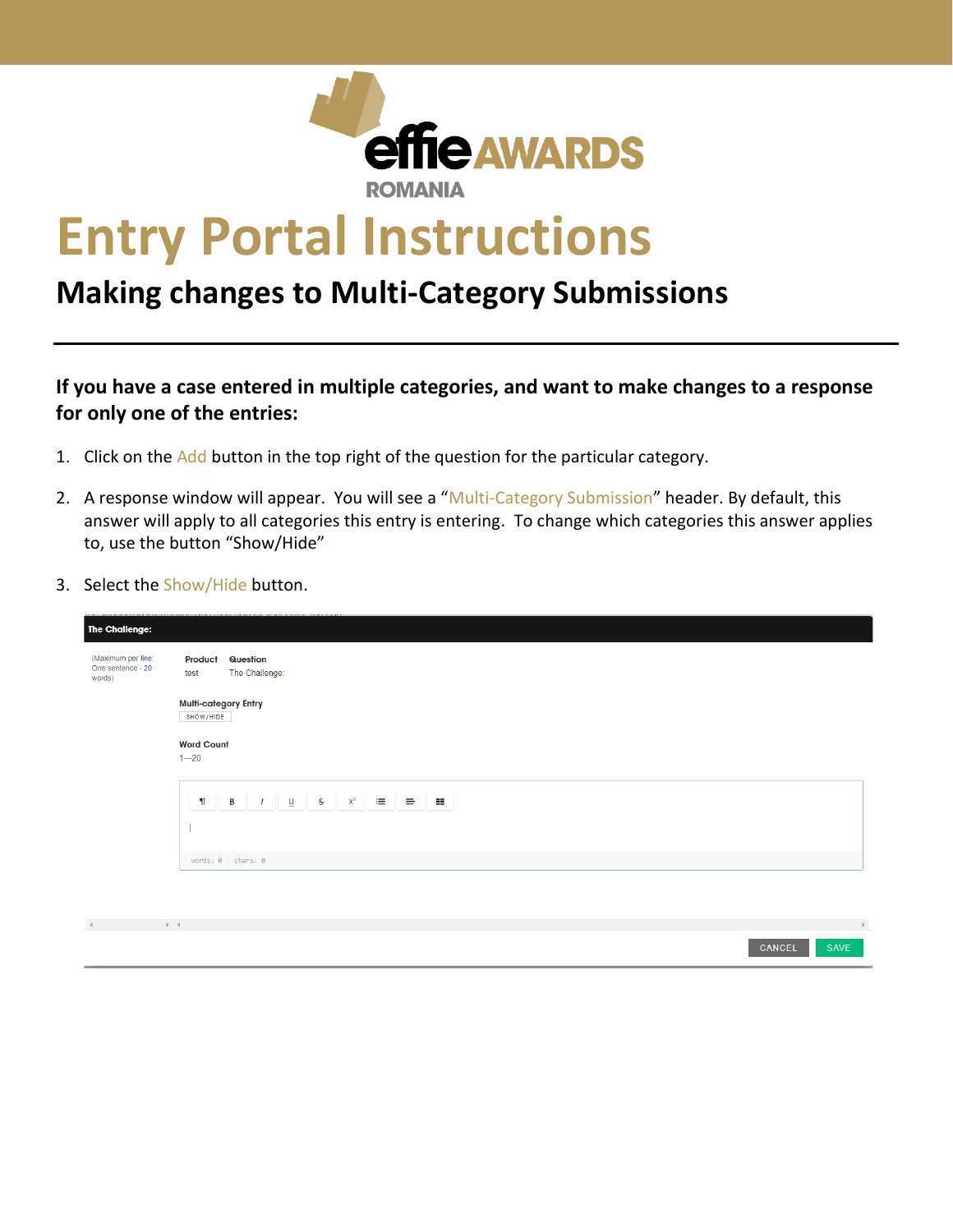

4. A list of all categories associated with this entry is shown. The category currently being worked on will have a greyed-out checkbox.

| <b>The Challenge:</b>                             |                                                                       |                                                   |                      |  |  |  |  |
|---------------------------------------------------|-----------------------------------------------------------------------|---------------------------------------------------|----------------------|--|--|--|--|
| (Maximum per line:<br>One sentence - 20<br>words) | <b>Question</b><br><b>Product</b><br>The Challenge:<br>test           |                                                   |                      |  |  |  |  |
|                                                   | <b>Multi-category Entry</b><br>SHOW/HIDE                              |                                                   |                      |  |  |  |  |
|                                                   | <b>ENTRY TEST - EFFIE RO</b>                                          |                                                   |                      |  |  |  |  |
|                                                   | EDIT ENTRY                                                            | <b>EVENT</b>                                      |                      |  |  |  |  |
|                                                   | $\sqrt{2}$<br>Snacks, confectionery and deserts E-74-903              | 2020 Effie Awards Romania                         |                      |  |  |  |  |
|                                                   | $\blacktriangledown$<br>David Vs. Goliath E-75-364                    | 2020 Effie Awards Romania                         |                      |  |  |  |  |
|                                                   | <b>Word Count</b><br>$1 - 20$                                         | <b>Effie Awards United States</b>                 |                      |  |  |  |  |
|                                                   | the control of the control of<br>the control of the con-<br>$ b  = 4$ | <b>Effie Awards United States</b><br>$\mathbf{F}$ | $\blacktriangledown$ |  |  |  |  |
|                                                   |                                                                       | CANCEL<br><b>SAVE</b>                             |                      |  |  |  |  |

- 5. Un-check the other category(ies) that you don't want the response to apply to.
- 6. Enter in the response or make changes to the existing response. Click Save**.**
- 7. The response will only appear in that category.
	- I. If you make any other changes to the response in that category, after clicking Edit, the response window will no longer show the "Multi-Category Submission" settings. Changes will only show up in that category's response.
	- II. In your account, your case will appear as separate entries, one for each selected category. When you go to another category for the same entry, the response window will not show the "Multi-Category Submission**"** settings either. Still, you'll have the option to select the same answer as the one used in the first category or add another one. If you decide that you do want to use the same answer, select it and click save. If you decide to give another answer, push the "New" button on the bottom left, fill in your answer and save